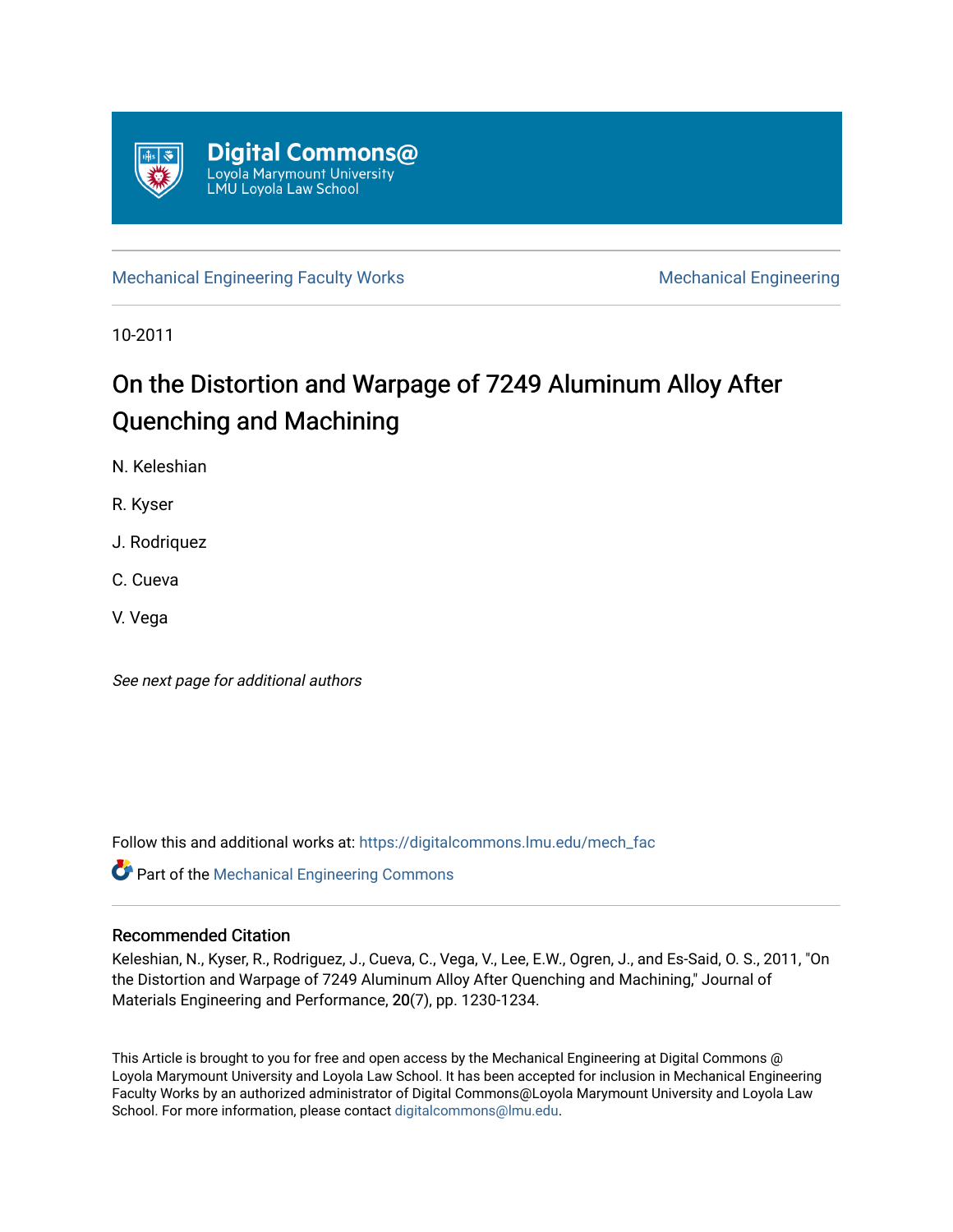## Authors

N. Keleshian, R. Kyser, J. Rodriquez, C. Cueva, V. Vega, E. W. Lee, J. Ogren, and Omar S. Es-Said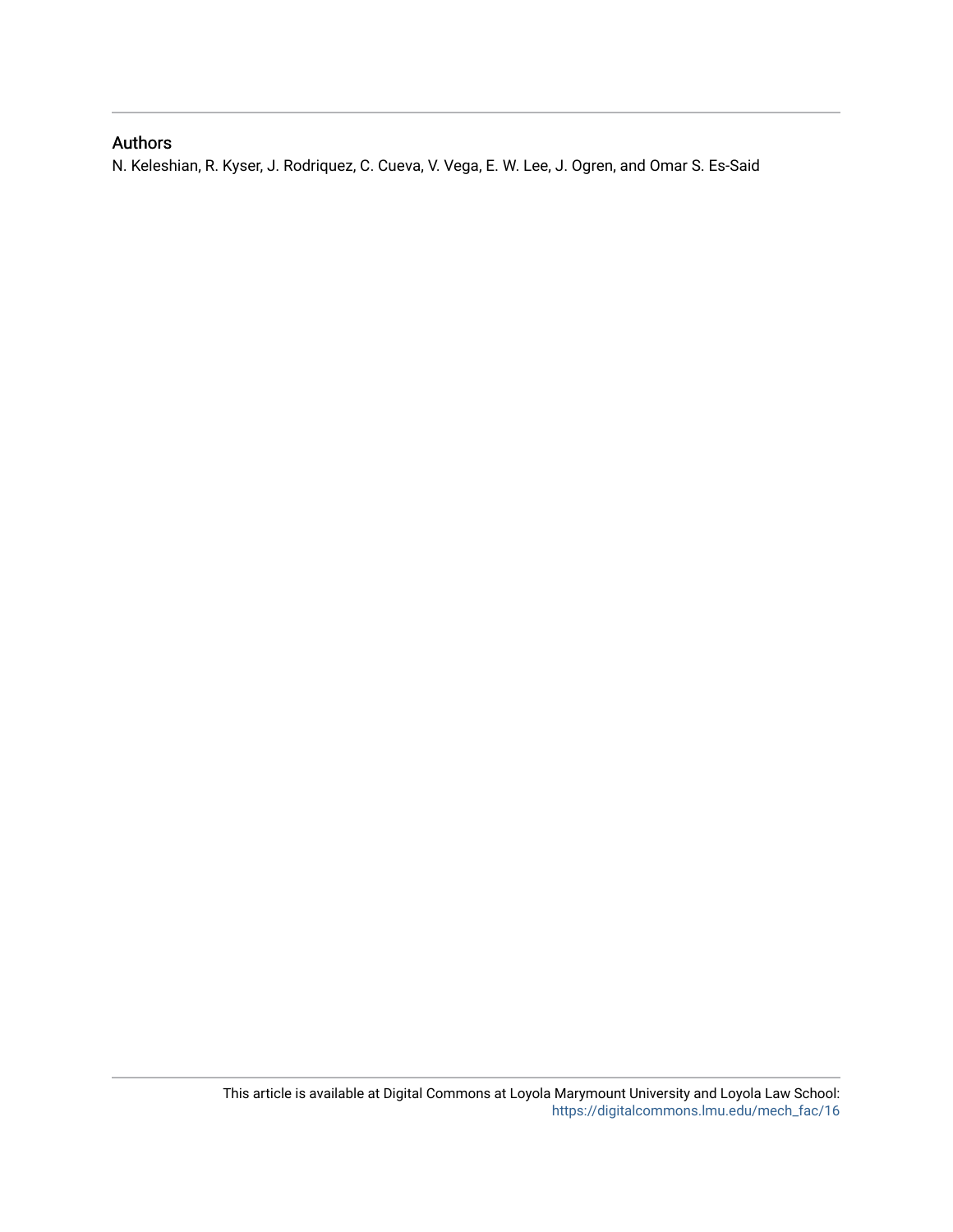# On the Distortion and Warpage of 7249 Aluminum Alloy After Quenching and Machining

N. Keleshian, R. Kyser, J. Rodriguez, C. Cueva, V. Vega, E.W. Lee, J. Ogren, and O.S. Es-Said

(Submitted June 6, 2010; in revised form August 5, 2010)

The objective of this study is to determine the effect of solution treatment temperature, quenching media, and various machining sequences on the warpage behavior of aluminum 7249 alloy aged to T6 and T7¢ tempers. Large extrusions of 7249 aluminum alloy with fins were cut into 108 "T" sections. The samples were solution-treated, aged, and machined. Three solution temperatures (445, 474, and 505 °C), two quenching media (water and 20% polyalkylene glycol), two aging treatments (T6 and T7'), and three machine sequences were used. The flatness of the samples was measured on the surfaces orthogonal to the z-axis. Three points were on top of both shoulders (six total), six were at the bottom of the sample, and six were on the top of the fin, in the cases where the fin was not milled off. They were then averaged together by surface to represent the overall warpage of each sample.

| Keywords 7249 aluminum alloy, quenching media, T6 temper, |  |  |  |
|-----------------------------------------------------------|--|--|--|
| warpage                                                   |  |  |  |

### 1. Introduction

Warpage is a type of distortion where the surfaces of a part do not follow the intended shape of the design. Warpage is a major problem in the manufacturing process of aerospace and automotive aluminum alloy components because it can lead to arduous, costly, and time-consuming straightening processes. Among the factors that lead to warpage the most common is heat-treatment and subsequent machining. To reduce the thermal gradients, which create residual stresses, polymers are added to water quenchants retarding the heat transfer from the component surfaces (Ref [1\)](#page-6-0). Other sources of distortion include heating rates, position during quenching, part positioning and loading techniques during heating in the furnace, types of quenching media, agitation of the quenching media, temperature of the quenching media, and the severity of the quench (Ref [2](#page-6-0)).

Quenching involves the rapid cooling of a part from the solution-treating temperature and is done to retain hardening elements in solid solution. The quenching media used is a key factor in the cooling of the part. It was found by Bates (Ref [3\)](#page-6-0) that using a polyalkylene glycol quenching solution reduced the amount of warpage. It was also shown by Es-Said et al. (Ref [1\)](#page-6-0) and Collins and Maduell (Ref [4\)](#page-6-0) that a polyalkylene glycol quenching solution minimizes distortion.

N. Keleshian, R. Kyser, J. Rodriguez, C. Cueva, J. Ogren, and O.S. Es-Said, Mechanical Engineering Department, Loyola Marymount University, One LMU Blvd, Los Angeles, CA 90045; V. Vega, Northrop Grumman Corporation, One Hornet Way, El Segundo, CA 90425; and E.W. Lee, Naval Air Systems Command, Naval Air Warfare Center, Code 4342 MS Bldg 2188, Patuxent River, MD 20670-1908. Contact e-mail: oessaid@lmu.edu.

Samples with non-uniform section thicknesses that heat and cool nonuniformly are another significant cause of distortion (Ref [5\)](#page-6-0). In molded parts, nonuniform section thickness will heat and cool nonuniformly. The thinnest sections of the final part will cool more rapidly than the thick sections. As the thick sections cool, they shrink in the areas connected to the already cooled thin sections. This causes stresses to form near the boundary of the thin to thick sections. Since the already cooled thin sections will not yield, the thick section must (Ref [6](#page-6-0)).

In ASTM standard A1030/A1030M-05 (Ref [7\)](#page-6-0) various ways of measuring the warpage of a steel sheet are described. The most common method is to measure the cycle of the warpage wave. This involves measuring the distance from the lowest valley to the height of the original surface and the length of the wave, as shown in Fig. [1.](#page-3-0) In this study, the warpage of a thick ''T'' section, not a sheet, is studied.

The effect of the aging temper of a component and the effect of machining sequence on warpage were not studied before. This study explores warpage effects from different solution temperature heat treatments, water versus 20% polyalkylene glycol quenching media and various machining sequences for aluminum 7249 aged to T6 and T7' tempers.

## 2. Experimental Procedure

The material examined in this study was wide extrusion plates with fins of aluminum alloy 7249 in the T-76 temper. It is a derivative from aluminum alloy 7149 and was developed as a replacement material for Al 7075-T6 forgings that are predisposed to stress corrosion cracking (SCC) (Ref [8](#page-6-0)). The chemistry of its alloying elements is shown in Table [1](#page-3-0) (Ref [9\)](#page-6-0).

One hundred and eight ''T'' sections were cut out of the extruded plates of 7249 alloy with fins. They were cut to a length of 25.4 cm (10 inches) and each side of the shoulders was milled to a width of 4.7 cm (1.85 inches). A hole is drilled moving across the fin and a tie wire moves through it to make a loop to enable quenching, Fig. [2](#page-3-0), [3.](#page-3-0)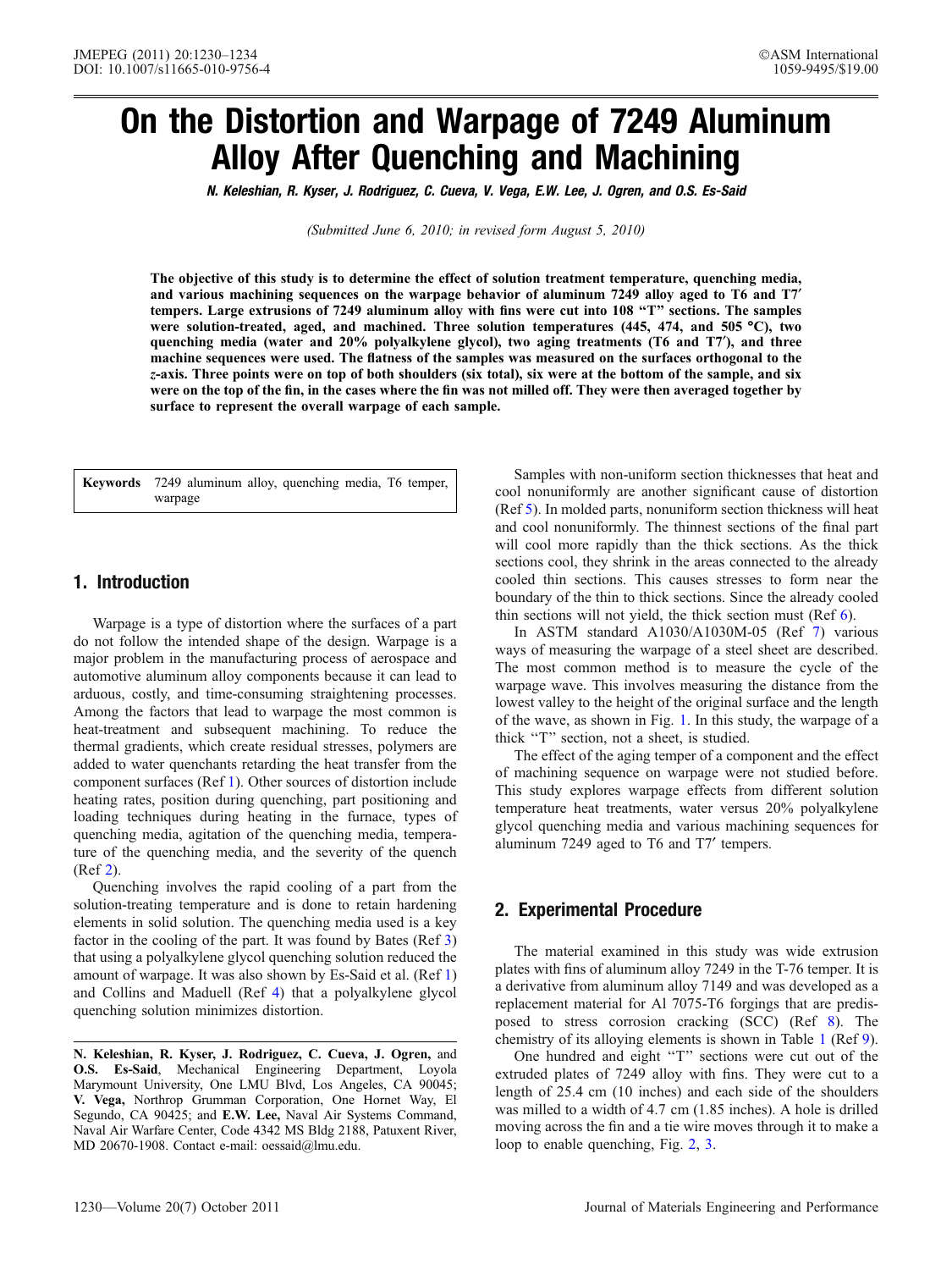<span id="page-3-0"></span>Each sample initially had 18 points marked on it, six on the fin, three on top of both shoulders, and six at the bottom of the sample, Fig. 4. A piece of sheet metal was used as a template to ensure that the initial 18 holes were in a consistent location after each step in the process when a warpage measurement was taken. The flatness of these points was measured using a Brown and Sharp coordinate measuring machine. This system measures points based upon its position in the  $x$ ,  $y$ , and  $z$  axis. Once a probe has been touched to all points of interest, six per surface for this study, a calculation of the total point deviation, in mm, is measured and recorded as mm.dev. A measurement was taken and recorded before solution heat treatment. This value was so small that it was determined to be negligible. Next, samples were placed in one of three furnaces maintained at 445 °C (833°F), 475 °C (887°F), and 505 °C (941°F) for 1 h. Immediately after each heat treatment, samples were quenched at a rate of 2.54 cm/s (1 in/s) along the length in either water or 20% polyalkylene glycol. This exaggerated slow rate similar to the procedure of other studies (Ref  $1, 10$  $1, 10$  $1, 10$ ) was performed to amplify the warpage behavior of the thick extrusions.

Two aging methods were explored, a T6 temper and a T7' temper. The T6 temper involved natural aging of the solutiontreated samples for 24 h followed by artificial aging at 121  $^{\circ}$ C (249 $\degree$ F) for 24 h. The T7' was an exaggeration of the T7 temper. It involved artificially aging at  $250 \degree C$  (482°F) for 6 h followed by 350 °C (662°F) for 8 h. The T7' temper was



Fig. 1 ASTM A1030/A1030M-05 schematic for the standard for measuring flatness, "l" is the length of the wave from peak to peak, and ''h'' is the height of the measured warpage from lowest point in the valley to highest point of the wave

| Table 1 Chemical make-up of Aluminum 7249 (Ref 9) |
|---------------------------------------------------|
|---------------------------------------------------|

| Element              | $\frac{0}{0}$ |
|----------------------|---------------|
| Zn                   | $7.5 - 8.2$   |
|                      | $2.0 - 2.4$   |
| $_{\rm Cu}^{\rm Mg}$ | $1.3 - 1.9$   |
| Cr                   | $0.12 - 0.18$ |



Fig. 3 Initial T section with hole and wire for quenching



Fig. 4 Location of 18 different points measured on each "T" section. Six additional measurements were taken on the bottom side of the sample (measure 3)



Fig. 2 (a) Extruded plates of 7249 alloy with fins, and (b) Initial dimensions of extruded plates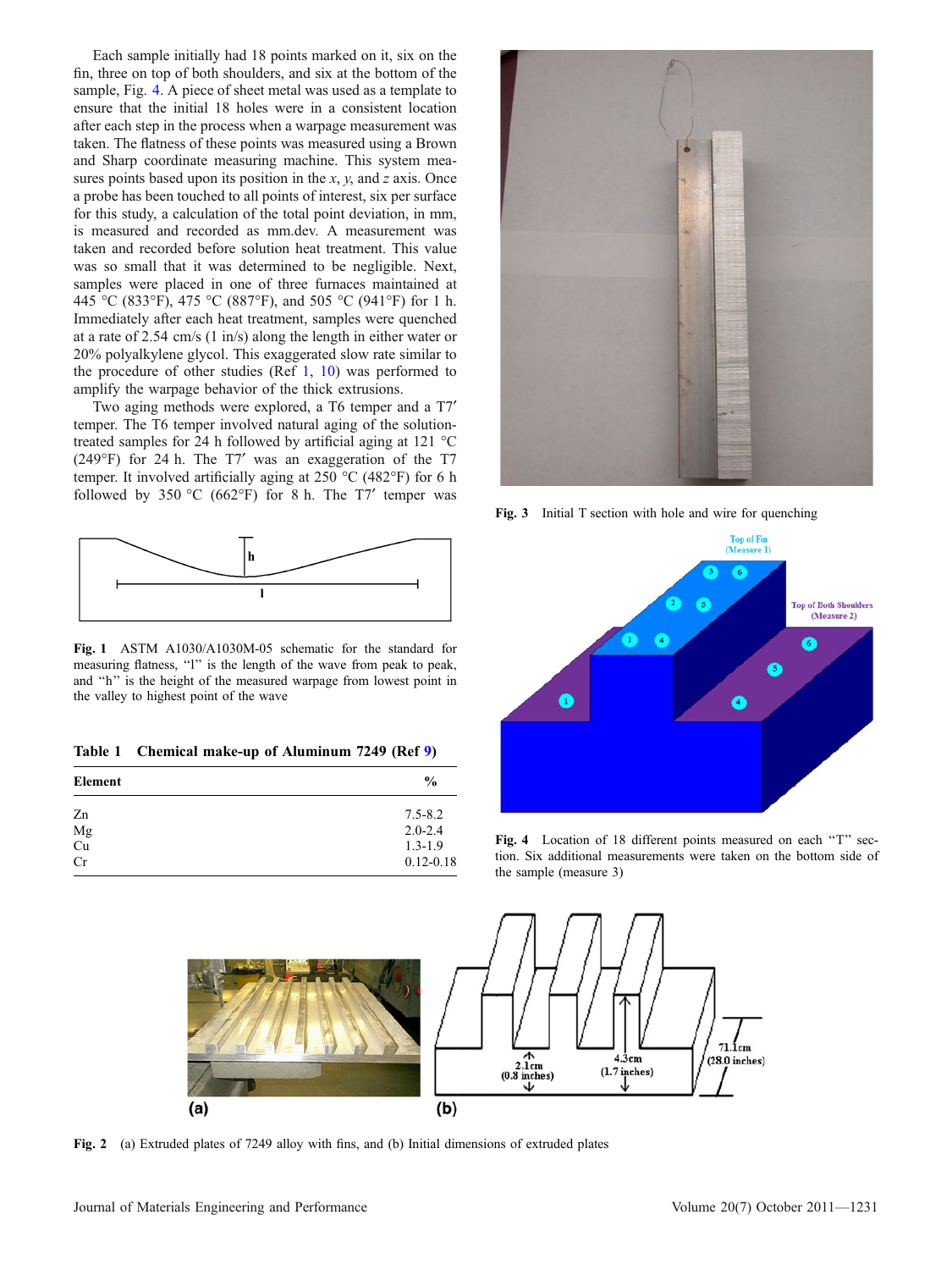<span id="page-4-0"></span>performed to induce an excessively softened condition of the samples in contrast to the T6 temper. After the aging treatments, the flatness of the marked points was re-measured.

Next each sample was machined in three different sequences, called cuts, Fig. 5. The effects of the three different cuts were measured at different stages of the machining process. In cut 1, the fin was milled off, and then milling proceeded from the top to the bottom until a thickness of 4.95 mm (0.195 in) was reached. The amount of warpage was then measured. Next the samples were milled to a final thickness of 2.54 mm (0.1 in) again from top to bottom. Then the warpage was re-measured. In cut 1, because the fin is milled completely off, there were only two surfaces to measure, resulting in 12 points. In cut 2, the fin was not milled off, leaving the initial 18 points. Milling proceeded from the bottom to the top to an initial thickness of 4.95 mm (0.195 in) where the amount of warpage was measured. Then it was milled to a final thickness of 2.54 mm (0.1 in) and the warpage was re-measured. In cut 3, the fin was milled off, and then milling proceeded from the bottom to the top to an initial thickness of 4.95 mm (0.195 in). The amount of warpage was then measured. Then the samples were milled to a final thickness of 2.54 mm (0.1 in) and the warpage was re-measured. Just like

in cut 1, because the fin is milled completely off, there were only two surfaces to measure. This process and the numbered surfaces are shown in Fig. 6. The difference between cuts 1 and 3 is that in cut 3 milling was from the bottom to the top of the sample and in cut 1 milling was from the top to the bottom of the sample.

In summary, six points per surface, i.e., the fin, both shoulders, and the bottom, (12 total for samples in cuts 1 and 3, 18 total for samples in cut 2 because the fin was not milled off) were measured for the as-received samples, after they were aged, after they were initially cut and after they were milled to their final thicknesses. The flatness measurements of the as-received samples were negligible. The measurements taken after aging, after the first cuts and after all cutting/milling was completed were averaged for each surface. Cuts 1 and 3 only have two measurements because after the rib was milled off, the "T" section turned into a rectangular bar and there was no third surface to measure. Thus, there are a total of two measurements for sample cuts 1 and 3 and three measurements for sample cut 2 as illustrated in Fig. [4](#page-3-0), 5.

There were 36 different conditions (three solution treatment temperatures, two quenching media, two aging tempers, and three sample cuts), and three samples were tested for each

| <b>First Sample Cut</b> |                                                                               |                     | <b>Second Sample Cut</b>                                                       | <b>Third Sample Cut</b> |                                                                                |  |
|-------------------------|-------------------------------------------------------------------------------|---------------------|--------------------------------------------------------------------------------|-------------------------|--------------------------------------------------------------------------------|--|
| 2<br>3                  | Measure<br>before and<br>after heat<br>treatment                              | $\overline{2}$<br>3 | Measure<br>before and<br>after heat<br>treatment                               | $\overline{2}$<br>3     | Measure<br>before and<br>after heat<br>treatment                               |  |
| $\overline{2}$<br>3     | Mill off fin                                                                  |                     |                                                                                | 2<br>3                  | Mill off fin                                                                   |  |
| 2<br>3                  | Mill 34 off top<br>until<br>thickness of 2<br>.195" is<br>reached.<br>Measure | 3                   | Mill 34 off<br>bottom until<br>thickness of<br>.195" is<br>reached.<br>Measure | 2<br>3                  | Mill 34 off<br>bottom until<br>thickness of<br>.195" is<br>reached.<br>Measure |  |
| 2<br>3                  | Mill off top<br>until<br>thickness of<br>$.1"$ is<br>reached.<br>Measure      | 2<br>3              | Mill off<br>bottom until<br>thickness of<br>.1" is<br>reached.<br>Measure      | $\overline{2}$<br>3     | Mill off<br>bottom until<br>thickness of<br>.1" is<br>reached.<br>Measure      |  |

Fig. 5 Sample cuts and surface measurement numbers

| <b>Solution Treatments</b><br>(1 Hour) | Quenching<br>Media | Aging<br>Treatments | Sample<br>Cuts |
|----------------------------------------|--------------------|---------------------|----------------|
| $445^{\circ}$ C                        | Water              | T6 Temper           | First          |
| $475^{\circ}$ C                        | 20% Polyalkylene   | T7' Temper          | Second         |
| $505^{\circ}$ C                        | Glycol             |                     | Third          |

Fig. 6 Schematic of sample preparation procedure: three solution treatments  $\times$  two quenching media  $\times$  two aging treatments  $\times$  three cuts = 36 conditions  $\times$  3 samples for each condition = 108 samples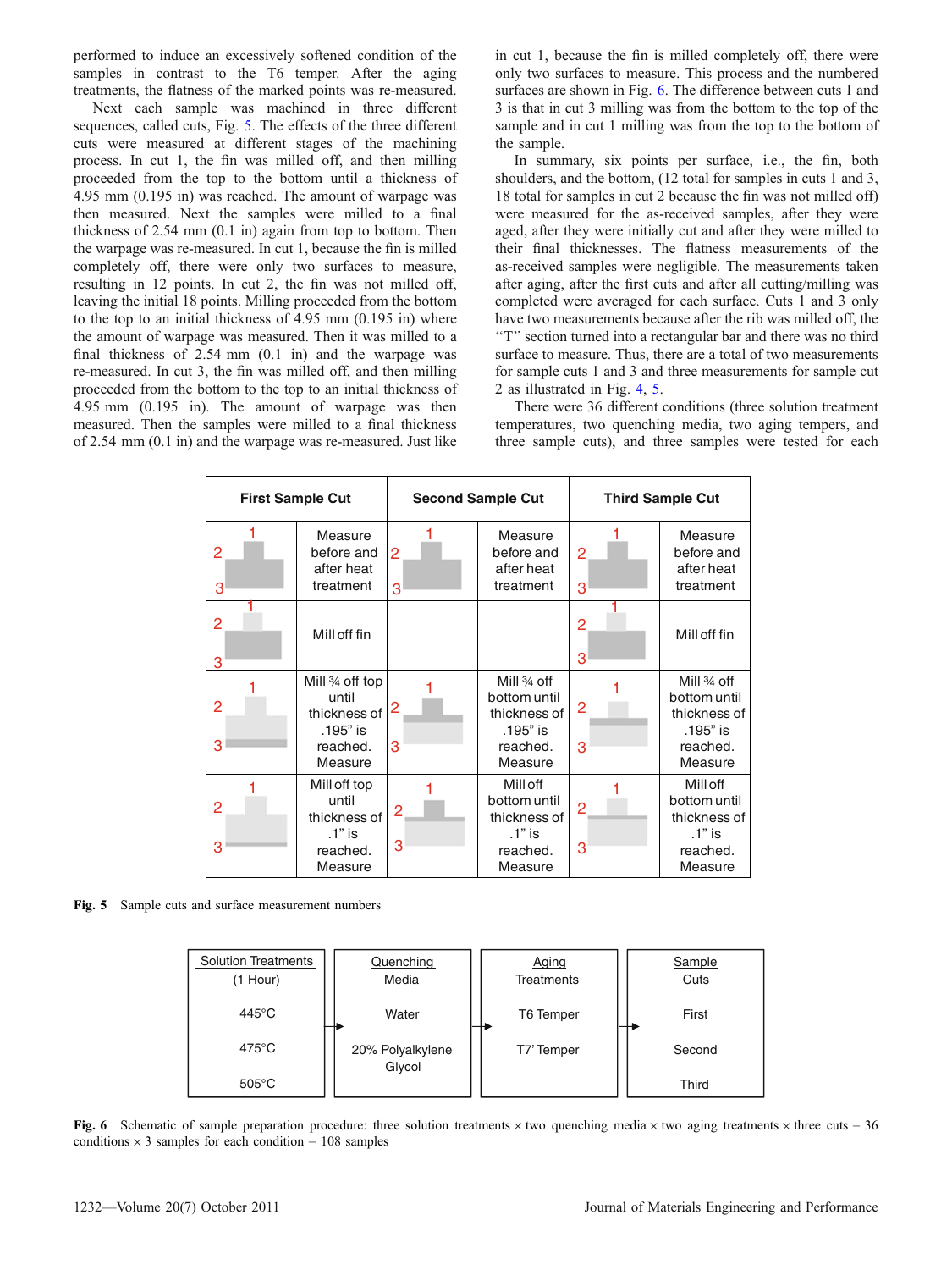<span id="page-5-0"></span>

Fig. 7 T6 phase results



Fig. 8 T7' phase results

condition. A schematic of the sample preparation procedure is shown in Fig. [6.](#page-4-0) There were a total of 108 samples tested.

Finally, it should be noted that the warpage profiles shown in Figs. 7, 8, 9, 10, and 11 are the measurement of the amount of warpage on three surfaces of the sample, not the warpage of the whole sample. This means that three separate warpage profiles (cut 2) or two separate warpage profiles (cuts 1 and 3) are shown, not the whole warpage of one sample.

## 3. Results

#### 3.1 T6 Temper

The results for the T6 temper are shown in Fig. 7. In the plot, average measure 1 is the average of the measurements taken for surface 1, average measure 2 is the average of the measurements taken for surface 2, and average measure 3 is the average of the measurements taken for surface 3, respectively. Average measure 1 is only present in cut 2 because cut 2 is the only cut to leave the fin.

3.1.1 Solution Temperature and Quenching Medium. It was found in cuts 1 and 2 that the solution temperature had little to no effect on the final warpage and that the samples quenched in water showed more warpage. In cut 3, however, warpage is more pronounced at higher solution temperatures.



Fig. 9 T6 phase vs. T7' phase for cut 1



Fig. 10 T6 phase vs. T7' phase for cut 2



Fig. 11 T6 phase vs. T7' phase for cut 3

Glycol was found to produce more warpage in some instances, but overall the warpage produced was less than that produced by water quenching.

3.1.2 Machining Process. Overall, it was found that the machining done in cut 1 produced the least amount of warpage and cut 3 produced the most amount of warpage. This is because the milling process in cut 1 removes the residual stresses concentrated at the joint of the fin to the base of the